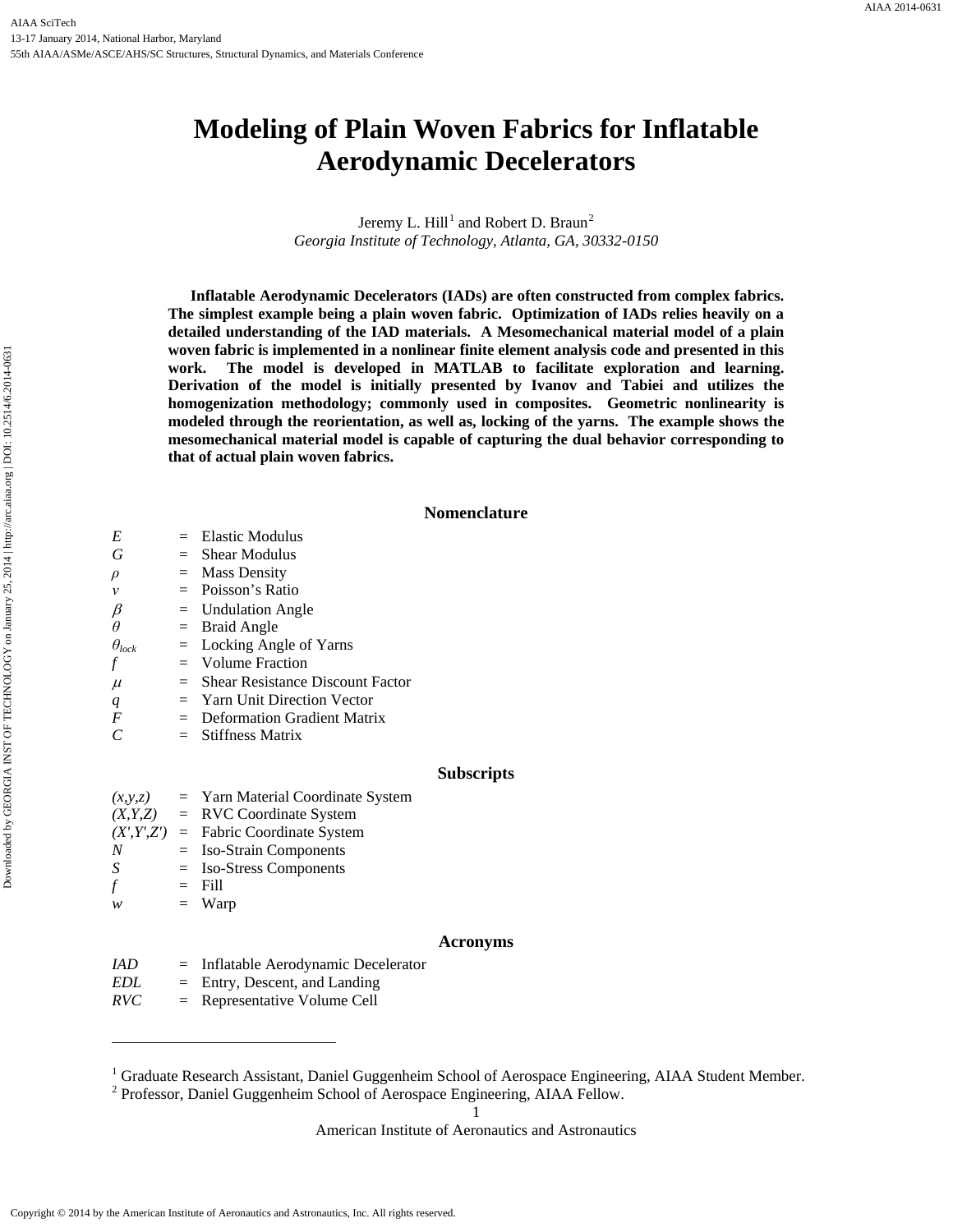UTURE space missions will require the landing of larger and heavier payloads on planetary surfaces. As vehicles grow in size, the more difficult it becomes to dissipate all the kinetic energy necessary to meet desired end conditions. Currently, the operating Mach numbers and dynamic pressures of supersonic parachutes, used to decelerate entry vehicles, limit the available payload mass and thereby constrain future mission design. Inflatable Aerodynamic Decelerators (IADs) are a candidate technology NASA began investigating in the late 1960's. Compared to supersonic parachutes, IADs represent a decelerator option that provides a large drag area capable of operating at higher Mach numbers and dynamic pressures<sup>1</sup>. After several decades of little acknowledgement, IADs have seen a resurgence in interest from the Entry, Descent, and Landing (EDL) community in recent years<sup>2</sup>. Technology investments in the last decade have significantly advanced three IAD designs: attached isotensoid, tension cone, and stacked toroid<sup>3,4,5</sup>. A recent attached isotensoid design is shown in Figure 1. F



**Figure 1: CAD Model of SIAD-E3**

To date, IAD material modeling has been done on a macroscopic level; treating the fabric as a continuum with isotropic or orthotropic material properties, due to the large complex geometries and complicated loading<sup>6</sup>. More appropriate models exist that do not make the continuum assumption. At the mesoscopic level, the fabric is viewed as a series of interlacing yarns; where the yarns are modeled as a continuum. These models are dependent on individual yarn properties and weave

geometry, but determination of these inputs can be difficult and a consistent methodology for IAD applications has yet to be established<sup>7</sup>. In lieu of considering these higher fidelity methods, Murman et al addresses several modeling techniques that can be used to capture some of the complex fabric responses seen on IADs while still utilizing existing model frameworks<sup>8</sup>. Murman and Hutchings both allude to the use of advanced material models for IAD fabrics. However, they also note that detailed modeling of fabrics at the yarn or fiber level is computational intensive and not currently feasible for full-scale IAD modeling.

As part of a broad technology maturation plan, National Full-Scale Aerodynamics Complex (NFAC) wind tunnel testing of the stacked toroid configuration has been carried out to develop design, analysis, manufacturing, and assembly techniques for IADs<sup>5</sup>. To the same end, subsonic rocket sled testing of attached isotensoid and attached torus configurations have been carried out<sup>3</sup>. These experimental tests are used to facilitate comparisons with finite element models. The predictions of finite element models have not always been in close agreement with measured quantities. The complexity of the IADs (e.g. variable boundary conditions, uneven strap loading, load sharing among tori, etc.) makes it very difficult to determine the causes of the differences between the predicted and measured response. Furthermore, IADs and other inflated structures quite often utilize fabrics due to their lightweight and high loading carrying capabilities. Fabrics are complex structures of individual fibers that have been collected into yarns and interlaced together. As an example, the stacked toroid tested in the NFAC consists of a urethane bladder, a braided tube coated with urethane, and axial cords adhered within the braid. Design optimization of these inflated structures relies on a detailed understanding of the fabric mechanics.

Outside the IAD community, there are several approaches for modeling fabrics and their effective properties. Due to computational expense, most methods consider the smallest repeating pattern that can properly represent the fabric under loading conditions; usually termed the unit cell<sup>9</sup>. Peng utilizes a novel approach for predicting the effective nonlinear elastic moduli of a fabric; in which a unit cell was built and, by varying the loading and boundary conditions, numerical tests similar to uniaxial tension testing and shear frame testing were carried out. The results are imposed on a four node shell element that can be applied to large scale model<sup>9</sup>. Shell elements are desirable for modeling inflatable structures due to contact and transverse pressure loading. The model utilized in this work has been implemented in the nonlinear dynamic explicit finite element code, LS-DYNA, by Tabiei and Ivanov<sup>10</sup>. This work intends to implement the model in MATLAB within a simple nonlinear static analysis code in an effort to gain experience and enable a greater degree of examination for proper behavior.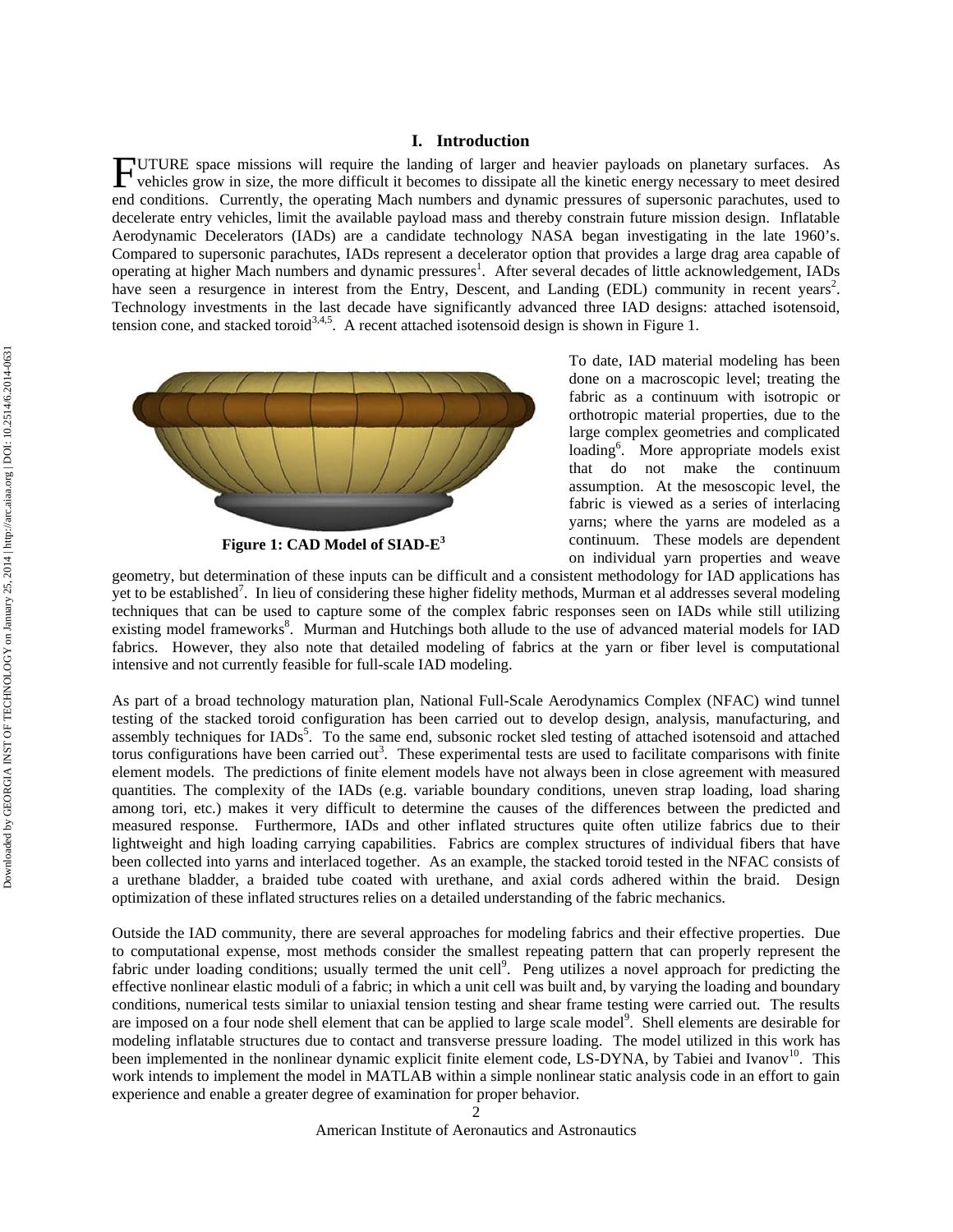The development of this model follows the derivations of Ivanov and Tabiei. A representative volume cell (RVC) is utilized for this work. The plain woven fabric is shown in Figure 2 along with the boundary of the RVC. The RVC is constructed from a rectangular volume in the fabric such that the axes running longitudinal through the yarns intersect the cell corners. This is different than the more common approach; which it to have the mid-sides of the RVC be intersected by the yarn  $a$ xes<sup>11</sup>. It is assumed that initially the warp and fill yarns are orthogonal; however, as a result of deformations, they will no longer remain orthogonal.



**Figure 2: Plain Woven Fabric with Outline of Representative Volume Cell**

The RVC is shown in more detail in Figure 3. The RVC is divided into four subcells; as shown on the left. Two of the cells contain the fill yarn and the other two contain the warp yarn. The two subcells containing the same yarn are antisymmetric. The right side of the figure shows the angles utilized for determining the direction of each yarn. The braid angle, θ, and the undulation angle, β.  $β_f$  and  $β_w$  are defined for the fill and warp yarns, respectively. The subcells are label (*f, w, F,W*), as shown in Figure 3. This will be utilized in the homogenization procedure in an effort to make the mathematical operations clear, as well as take advantage of the antisymmetry.



**Figure 3: RVC Subcells (Left) and Angles Relating Material and RVC Coordinate Systems (Right)**

To begin the homogenization procedure, the various coordinate systems must be defined. Three different coordinate systems will be utilized: the material coordinate system, the RVC coordinate system, and the fabric coordinate system. The material properties of the yarns are expressed in the material coordinate system. The yarns are assumed to be transversely isotropic: meaning a special class of orthotropic material in which it has the same material properties in one plane and different properties in the direction normal to this plane.

The Voigt notation is used to express Hooke's Law. This notation will be consistenly used throughout the development of material model. Equation (1) presents the yarn material stiffness matrix, [*C*], expressed in the material coordinate system is noted with a  $\{^n\}$ . The material coordinate axes are labeled with lower case  $(x, y, z)$ . All the coordinate system transformations can be confusing without proper notation.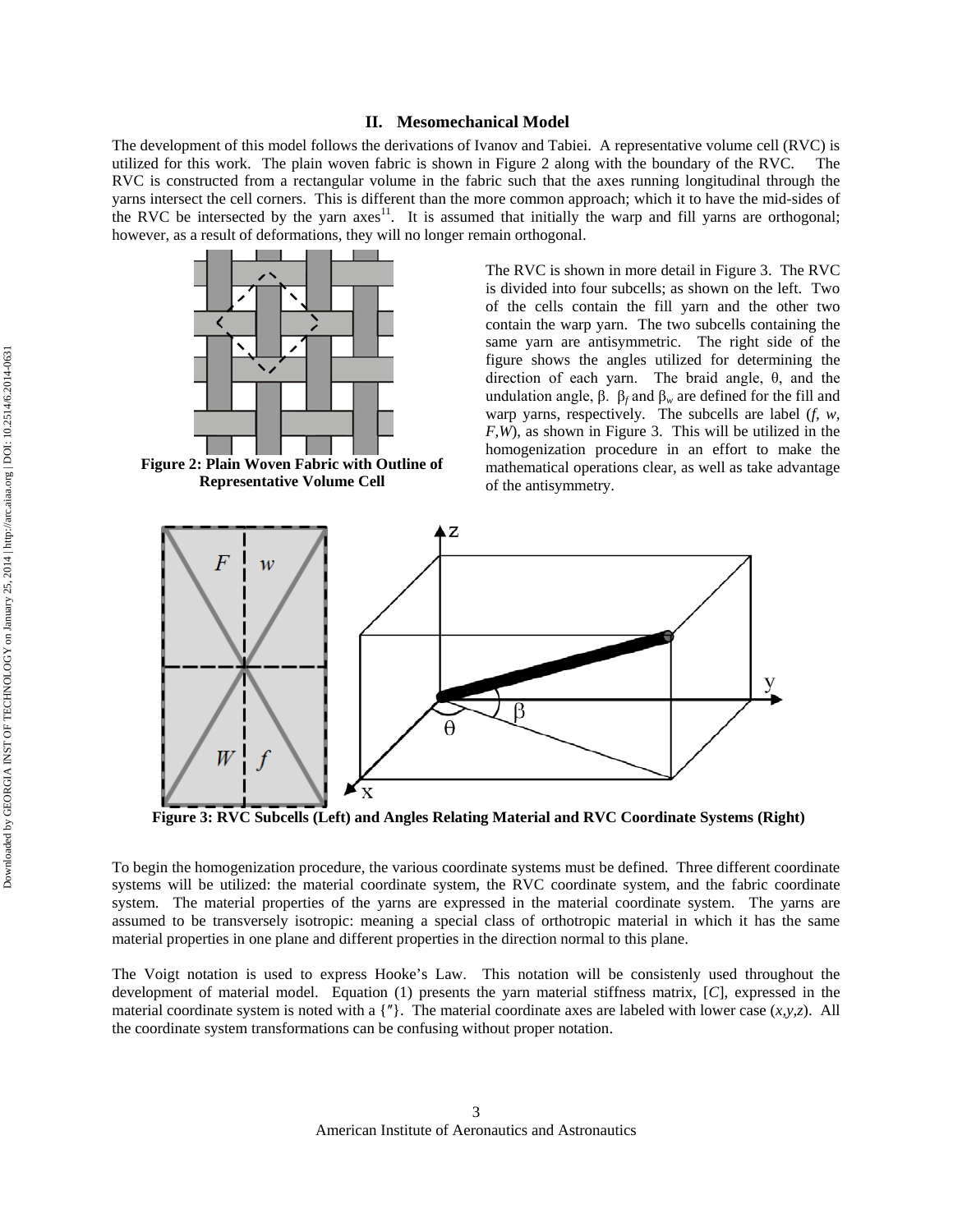$$
\{\sigma''\} = \begin{bmatrix} \sigma_{xx} \\ \sigma_{yy} \\ \sigma_{zz} \\ \sigma_{yz} \\ \sigma_{xz} \end{bmatrix} = \begin{bmatrix} C''_{11} & C''_{12} & C''_{13} & 0 & 0 & 0 \\ C''_{21} & C''_{22} & C''_{23} & 0 & 0 & 0 \\ C''_{31} & C''_{32} & C''_{33} & 0 & 0 & 0 \\ 0 & 0 & 0 & C''_{44} & 0 & 0 \\ 0 & 0 & 0 & 0 & C''_{55} & 0 \\ 0 & 0 & 0 & 0 & 0 & C''_{66} \end{bmatrix} \begin{bmatrix} \varepsilon_{xx} \\ \varepsilon_{yy} \\ \varepsilon_{zz} \\ 2\varepsilon_{xy} \\ 2\varepsilon_{yz} \\ 2\varepsilon_{yz} \\ 2\varepsilon_{xz} \end{bmatrix} = [C''] \begin{bmatrix} \varepsilon_{xx} \\ \varepsilon_{zy} \\ \varepsilon_{yz} \\ \gamma_{yz} \\ \gamma_{yz} \\ \gamma_{xz} \end{bmatrix} = [C''] \begin{bmatrix} \varepsilon_{xx} \\ \varepsilon_{zy} \\ \gamma_{zy} \\ \gamma_{yz} \\ \gamma_{yz} \\ \gamma_{yz} \\ \gamma_{zz} \end{bmatrix}
$$
 (1)

The yarn stiffness matrix expressed in the material coordinate system contains 6 elastic constants.  $E_1$ ,  $E_2$ ,  $G_{12}$ ,  $G_{23}$ ,  $v_{12}$ , and  $v_{23}$  are the Elastic moduli, Shear moduli, and Poisson's ratios of the yarn, respectively. The term in front of the shear moduli, μ, is called the discount factor. It is a function of the braid angle and takes on a value between 0 and 1. The fabric is not a continuous medium and the yarns will rotate over one another until they lock or jam together as a result of being loaded. The discount factor is used to model the low shear resistance in the fabric prior to the locking of the yarns. The initial value of the discount factor is set very close to zero, but due to friction between the yarns, the fabric has some shear resistance. When locking has occurred, it begins to behave as an elastic medium. Thus, the discount factor is set to 1 and the yarn's full shear modulus is regained.  $-1$ 

$$
\begin{bmatrix}\n\frac{1}{E_1} & -\frac{V_{12}}{E_1} & -\frac{V_{12}}{E_1} & 0 & 0 & 0 \\
-\frac{V_{12}}{E_1} & \frac{1}{E_2} & -\frac{V_{23}}{E_2} & 0 & 0 & 0 \\
-\frac{V_{12}}{E_1} & \frac{V_{23}}{E_2} & \frac{1}{E_2} & 0 & 0 & 0 \\
0 & 0 & 0 & \frac{1}{\mu G_{12}} & 0 & 0 \\
0 & 0 & 0 & 0 & \frac{1}{\mu G_{23}} & 0 \\
0 & 0 & 0 & 0 & 0 & \frac{1}{\mu G_{12}}\n\end{bmatrix}
$$
\n(2)

Different stiffness matrices are used for the fill and warp yarns to allow for the possibility of modeling an unbalanced woven fabric. As part of the homogenization procedure, the yarn material properties expressed in the material coordinate system need to be rotated to the RVC coordinate system. The transformation of each subcell is performed using the following equation. The yarn material stiffness matrix expressed in the RVC coordinate system is noted with a  $\{^\prime\}$ .  $[T]$  is the strain transformation matrix.

$$
[C'] = [T(\beta, \theta)]^T [C''] [T(\beta, \theta)] \tag{3}
$$

This transformation matrix is a function of the directional cosines of the material axes unit vectors with respect to the RVC coordinate system. For purposes of expressing the constitutive matrix of the yarn material in the RVC coordinate system, the following directional cosine convention is followed in the rotation matrix. It should be noted that the components including  $sin(\beta)$  have a sign change to treat these rotations as positive rather than negative.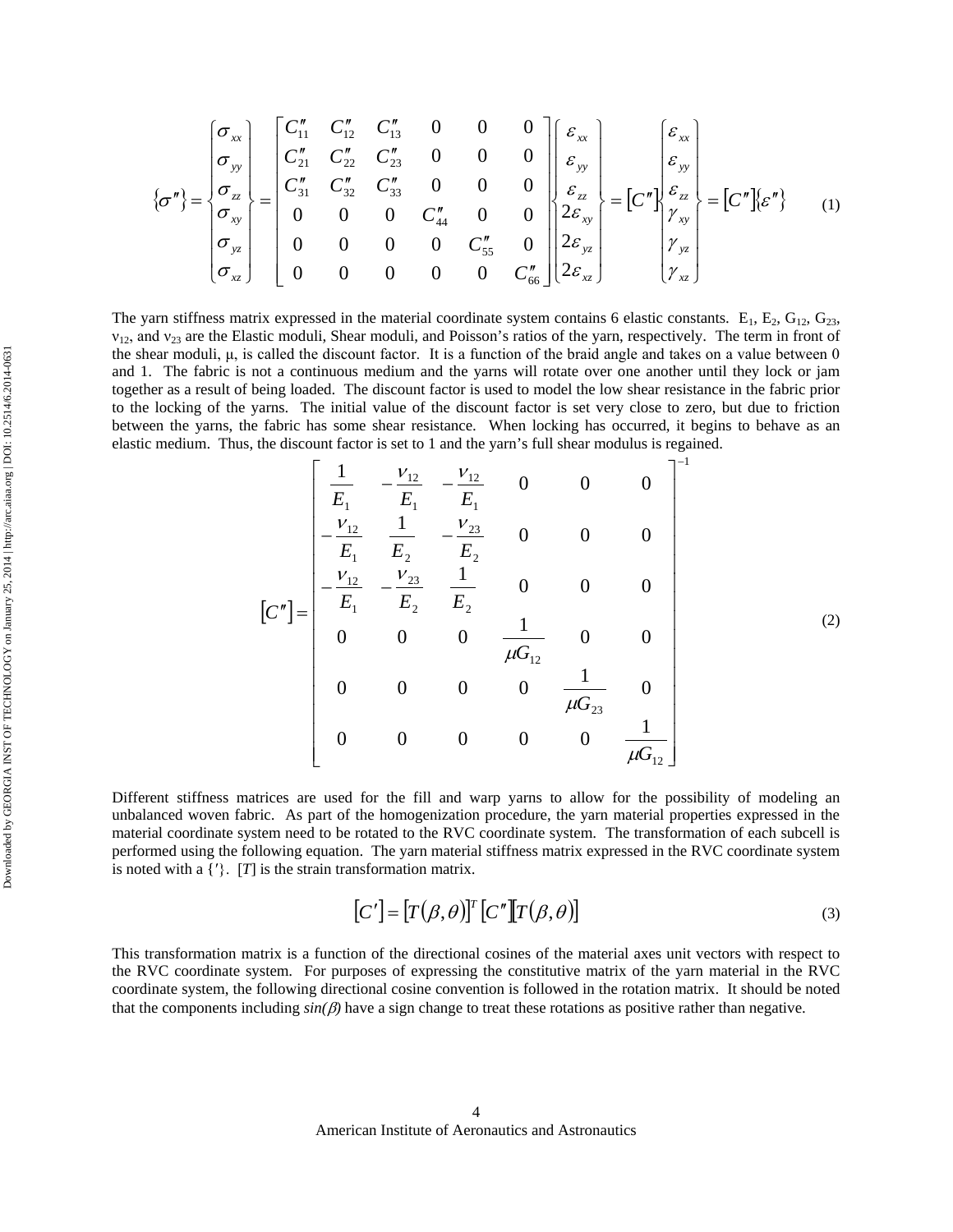$$
\begin{Bmatrix} xx \\ yy \\ zz \end{Bmatrix} = \begin{bmatrix} cos(\beta)cos(\theta) & cos(\beta)sin(\theta) & sin(\beta) \\ -sin(\theta) & cos(\theta) & 0 \\ -sin(\beta)cos(\theta) & -sin(\beta)sin(\theta) & cos(\beta) \end{bmatrix} \begin{bmatrix} XX \\ YY \\ ZZ \end{bmatrix} = \begin{bmatrix} l_1 & m_1 & n_1 \\ l_2 & m_2 & n_2 \\ l_3 & m_3 & n_3 \end{bmatrix} \begin{bmatrix} XX \\ YY \\ ZZ \end{bmatrix}
$$
 (4)

The strain transformation matrix is expressed as follows<sup>12</sup>:

$$
\begin{bmatrix}\n l_1^2 & m_1^2 & n_1^2 & l_1m_1 & m_1n_1 & n_1l_1 \\
 l_2^2 & m_2^2 & n_2^2 & l_2m_2 & m_2n_2 & n_2l_2 \\
 l_3^2 & m_3^2 & n_3^2 & l_3m_3 & m_3n_3 & n_3l_3 \\
 2l_1l_2 & 2m_1m_2 & 2n_1n_2 & (l_1m_2 + l_2m_1) & (m_1n_2 + m_2n_1) & (n_1l_2 + n_2l_1) \\
 2l_2l_3 & 2m_2m_3 & 2n_2n_3 & (l_2m_3 + l_3m_2) & (m_2n_3 + m_3n_2) & (n_2l_3 + n_3l_2) \\
 2l_3l_1 & 2m_3m_1 & 2n_3n_1 & (l_3m_1 + l_1m_3) & (m_3n_1 + m_1n_3) & (n_3l_1 + n_1l_3)\n\end{bmatrix}
$$
\n(5)

As a result of expressing the yarn material properties in the RVC coordinate system, the constitutive matrix now has the following form. All of the matrix components are now non-zero. The RVC coordinate axes are labeled with upper case (*X,Y,Z*).

$$
\{\sigma'\} = \begin{bmatrix} \sigma_{xx} \\ \sigma_{yy} \\ \sigma_{zz} \\ \sigma_{yz} \\ \sigma_{yz} \\ \sigma_{yz} \\ \sigma_{xz} \end{bmatrix} = \begin{bmatrix} C_{11} & C_{12} & C_{13} & C_{14} & C_{15} & C_{16} \\ C_{21} & C_{22} & C_{23} & C_{24} & C_{25} & C_{26} \\ C_{31} & C_{32} & C_{33} & C_{34} & C_{35} & C_{36} \\ C_{41} & C_{42} & C_{43} & C_{44} & C_{45} & C_{46} \\ C_{51} & C_{52} & C_{53} & C_{54} & C_{55} & C_{56} \\ C_{61} & C_{62} & C_{63} & C_{64} & C_{65} & C_{66} \end{bmatrix} \begin{bmatrix} \varepsilon_{xx} \\ \varepsilon_{yx} \\ \varepsilon_{zz} \\ \gamma_{yz} \\ \gamma_{yz} \\ \gamma_{xz} \end{bmatrix} = [C']\{\varepsilon'\} \qquad (6)
$$

Each of the subcell stiffness matrices need to be computed during the homogenization process. Each of the subcells is generally symmetric about the main diagonal. In addition, there is antisymmetry between the fill subcells and the warp subcells. This makes the transformation easier since only two transformations are necessary to calculate all four matrices. The following relation is used to calculate the the *F* subcell stiffness matrix using that of the *f* subcell. The same relation exists between the *W* and *w* subcells.

$$
\begin{bmatrix}\nC_{11}^f & C_{12}^f & C_{13}^f & C_{14}^f & -C_{15}^f & -C_{16}^f \\
C_{12}^f & C_{22}^f & C_{23}^f & C_{24}^f & -C_{25}^f & -C_{26}^f \\
C_{13}^f & C_{23}^f & C_{33}^f & C_{34}^f & -C_{35}^f & -C_{36}^f \\
C_{14}^f & C_{24}^f & C_{34}^f & C_{44}^f & -C_{45}^f & -C_{46}^f \\
-C_{15}^f & -C_{25}^f & -C_{35}^f & -C_{45}^f & C_{55}^f & C_{56}^f \\
-C_{16}^f & -C_{26}^f & -C_{36}^f & -C_{46}^f & C_{56}^f & C_{66}^f\n\end{bmatrix}
$$
\n(7)

Now that the four subcell stiffness matrices are computed, they need to be combined in order to arrive at a single stiffness matrix for the RVC. The transformed subcell stiffness matrices are next homogenized in order to obtain the effective material properties of the RVC.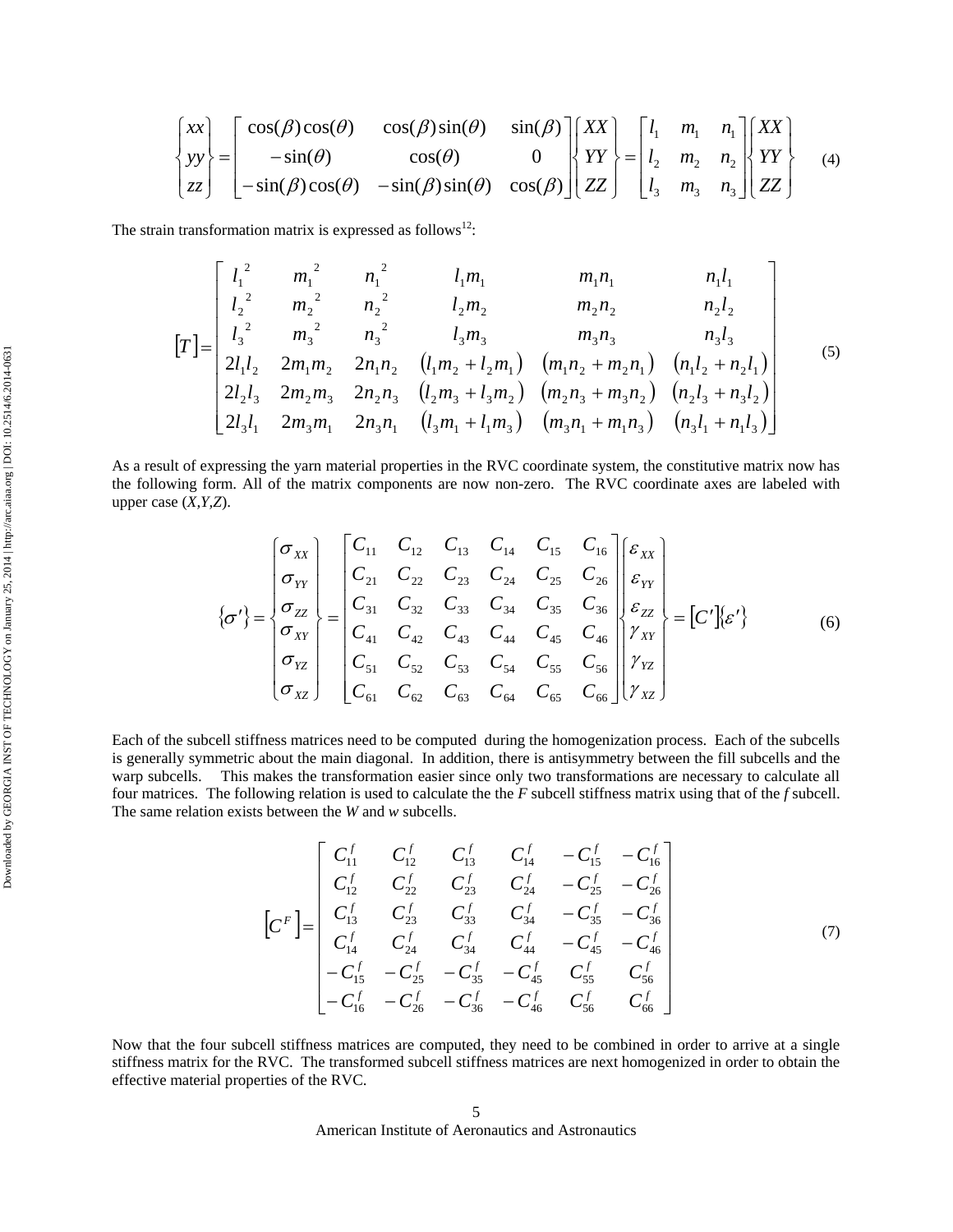#### **III. Homogenization Method**

The homogenization procedure used by Ivanov and Tabiei was formulated in an earlier work<sup>13</sup>. Iso-stress and strain conditions are assumed across the subcell boundaries. The strain and strain components are divided into the isostrain or in-plane components and the iso-stress or out-of-plane components. The subcell 6 component stress and strain vectors are expressed using the organizational convention in (1). These components are reorganized to group the in-plane and out-of-plane components together. The three in-plane stress components expressed in the RVC coordinate system are organized as follows, as a function of both the in plane and out of plane strain components.

$$
\left\{\sigma_{N}\right\}_{k} = \begin{bmatrix} \sigma_{XX} \\ \sigma_{YY} \\ \sigma_{XY} \end{bmatrix}_{k} = \begin{bmatrix} C_{11} & C_{12} & C_{14} \\ C_{21} & C_{22} & C_{24} \\ C_{41} & C_{42} & C_{44} \end{bmatrix}_{k} \begin{bmatrix} \varepsilon_{XX} \\ \varepsilon_{YY} \\ \gamma_{XY} \end{bmatrix}_{k} + \begin{bmatrix} C_{13} & C_{15} & C_{16} \\ C_{23} & C_{25} & C_{26} \\ C_{43} & C_{45} & C_{46} \end{bmatrix}_{k} \begin{bmatrix} \varepsilon_{ZZ} \\ \gamma_{YZ} \\ \gamma_{XZ} \end{bmatrix}_{k}
$$
(8)

The subscript (*N*) denotes the iso-strain or in plane components. These are the stress and strain components associated with plane stress conditions. The  $(k)$  subscript is used to denote the subcells  $(f, w, F, W)$ . A contracted notation is used for the remainder of the formulation.

$$
\left\{\sigma_{N}\right\}_{k} = \left[C_{NN}\right]_{k} \left\{\varepsilon_{N}\right\}_{k} + \left[C_{NS}\right]_{k} \left\{\varepsilon_{S}\right\}_{k} \tag{9}
$$

The subscript (*S*) denotes the iso-stress or out-of-plane components.The three out-of-plane stress components expressed in the RVC coordinate system are organized as follows, as a function of both the in-plane and out-ofplane strain components.

$$
\left\{\sigma_{S}\right\}_{k} = \begin{bmatrix} \sigma_{ZZ} \\ \sigma_{YZ} \\ \sigma_{XZ} \end{bmatrix}_{k} = \begin{bmatrix} C_{31} & C_{32} & C_{34} \\ C_{51} & C_{52} & C_{54} \\ C_{61} & C_{62} & C_{64} \end{bmatrix}_{k} \begin{bmatrix} \varepsilon_{XX} \\ \varepsilon_{YY} \\ \gamma_{XY} \end{bmatrix}_{k} + \begin{bmatrix} C_{33} & C_{35} & C_{36} \\ C_{53} & C_{55} & C_{56} \\ C_{63} & C_{65} & C_{66} \end{bmatrix}_{k} \begin{bmatrix} \varepsilon_{ZZ} \\ \gamma_{YZ} \\ \gamma_{XZ} \end{bmatrix}_{k}
$$
(10)

Similar to the iso-strain components, the contracted notation is a follows:

$$
\left\{\sigma_{S}\right\}_{k} = \left[C_{SN}\right]_{k} \left\{\varepsilon_{N}\right\}_{k} + \left[C_{SS}\right]_{k} \left\{\varepsilon_{S}\right\}_{k} \tag{11}
$$

The result of the homogenization procedure is the effective stiffness matrix shown below. The effective stress components are constructed using volumetric averages of the subcells known as the rule of mixture. This is permitted by assuming that at all points, within the homogenized volume, the stress and strain are the same.

$$
\begin{Bmatrix} \overline{\sigma}_N \\ \overline{\sigma}_s \end{Bmatrix} = \{\overline{\sigma}\} = \begin{bmatrix} \overline{C}' \end{bmatrix} \{\overline{\varepsilon}\} = \begin{bmatrix} \overline{C}_{NN} & \overline{C}_{NS} \\ \overline{C}_{SN} & \overline{C}_{SS} \end{bmatrix} \begin{Bmatrix} \overline{\varepsilon}_N \\ \overline{\varepsilon}_s \end{Bmatrix}
$$
(12)

Applying the mixed boundary conditions to the subcells, the iso-strain assumption implies that the effective in-plane strains must be the same across the subcells. In addition, the out-of-plane stresses are also assumed to be the same.

$$
\left\{\overline{\mathcal{E}}_{N}\right\} = \left\{\mathcal{E}_{N}\right\}_{k} \tag{13}
$$

$$
\left\{\overline{\sigma}_{s}\right\} = \left\{\sigma_{s}\right\}_{k} \tag{14}
$$

The rule of mixtures is applied to the out-of-plane strains and the in-plane stresses.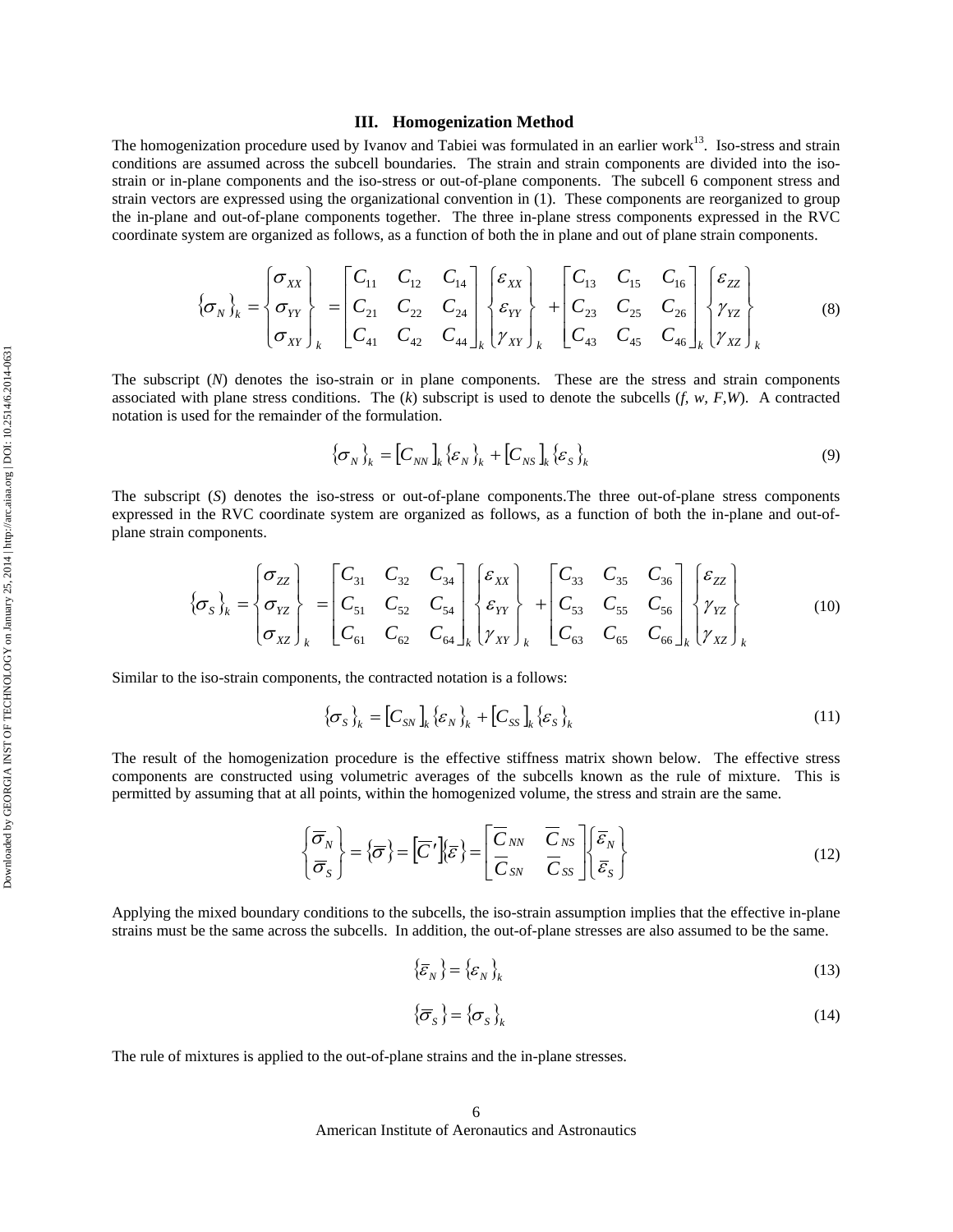$$
\left\{\overline{\mathcal{E}}_{S}\right\} = \sum_{k} f_{k} \left\{\mathcal{E}_{S}\right\}_{k} \tag{15}
$$

$$
\left\{\overline{\sigma}_N\right\} = \sum_k f_k \left\{\sigma_N\right\}_k \tag{16}
$$

The boundary conditions are associated with the shell or membrane element formulation. The volume fraction, *fk*, of the k<sup>th</sup> subcell in the RVC can be varied to account for an unbalanced fabric. Using a value of  $(f_k = \frac{1}{4})$  implies that the warp and fill yarns constitute equal portions of the RVC.

Substituting (13) and (14) into both (9) and (11) results in subcell out-of-plane strains and in-plane stresses expressed as a function of effective out-of-plane stresses and in-plane strains. These resulting quantities are then substituted into (15) and (16); which are then rearranged to arrive at the following equations, where the effective stresses are a function of the effective strains. For brevity, the math operation to arrive at these equations are forgone as the original derivation includes more detail<sup>10</sup>.

$$
\{\overline{\sigma}_N\} = \left(\begin{bmatrix} C_1^* \end{bmatrix} + \begin{bmatrix} C_2^* \end{bmatrix} C_3^* \right)^{-1} \left[\begin{bmatrix} C_4^* \end{bmatrix} \right] \overline{\varepsilon}_N \} + \left(\begin{bmatrix} C_2^* \end{bmatrix} C_3^* \right)^{-1} \left\{ \overline{\varepsilon}_S \right\} \tag{17}
$$

$$
\{\overline{\sigma}_S\} = \left(\begin{bmatrix} C_3^* \end{bmatrix}^{-1} \begin{bmatrix} C_4^* \end{bmatrix}\right) \left(\overline{\varepsilon}_N\right) + \left(\begin{bmatrix} C_3^* \end{bmatrix}^{-1}\right) \left(\overline{\varepsilon}_S\right)
$$
\n(18)

Where, intermediate matrices are defined below to condense the equations:

$$
\begin{aligned}\n\left[C_{1}^{*}\right] &= \sum_{k} f_{k} \left(\left[C_{NN}\right]_{k} - \left[C_{NS}\right]_{k}\left[C_{SS}\right]_{k}^{-1}\left[C_{SN}\right]_{k}\right) \\
\left[C_{2}^{*}\right] &= \sum_{k} f_{k} \left[C_{NS}\right]_{k}\left[C_{SS}\right]_{k}^{-1} \\
\left[C_{3}^{*}\right] &= \sum_{k} f_{k} \left[C_{SS}\right]_{k}^{-1} \\
\left[C_{4}^{*}\right] &= \sum_{k} f_{k} \left[C_{SS}\right]_{k}^{-1}\left[C_{SN}\right]_{k}\n\end{aligned} \tag{19}
$$

The effective stiffness matrix components are now defined from (12) using (17) and (18).

$$
\begin{aligned}\n\left[\overline{C}_{NN}\right] &= \left[C_1^*\right] + \left[C_2^*\right]C_3^*\right]^{-1}\left[C_4^*\right] \\
\left[\overline{C}_{NS}\right] &= \left[C_2^*\right]C_3^*\right]^{-1} \\
\left[\overline{C}_{SN}\right] &= \left[C_3^*\right]^{-1}\left[C_4^*\right] \\
\left[\overline{C}_{SS}\right] &= \left[C_3^*\right]^{-1}\n\end{aligned} \tag{20}
$$

The resulting effective stiffness matrix represents the properties of the fabric material expressed in the RVC coordinate system. The components of this matrix will be symmetric about the main diagonal due to the nature of the subcells. It should also be noted that the effective stiffness was reordered back to the original convention established prior to the homogenization process.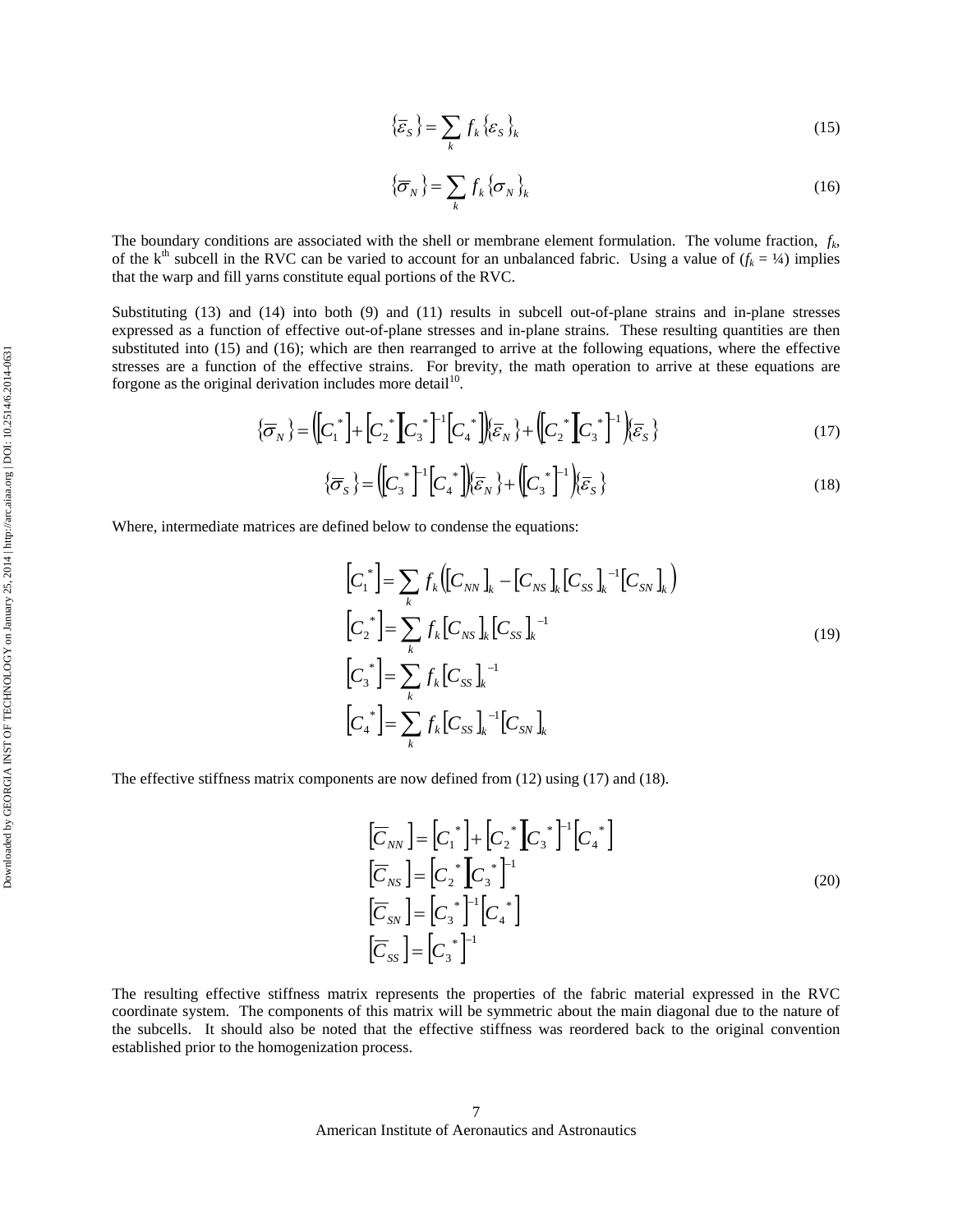$$
\left(\overline{\sigma}\right) = \begin{bmatrix} \overline{\sigma}_{xx} \\ \overline{\sigma}_{yy} \\ \overline{\sigma}_{zz} \\ \overline{\sigma}_{yz} \\ \overline{\sigma}_{zz} \\ \overline{\sigma}_{yz} \\ \overline{\sigma}_{xz} \end{bmatrix} = \begin{bmatrix} \overline{C}_{11} & \overline{C}_{12} & \overline{C}_{13} & \overline{C}_{14} & 0 & 0 \\ \overline{C}_{21} & \overline{C}_{22} & \overline{C}_{23} & \overline{C}_{24} & 0 & 0 \\ \overline{C}_{31} & \overline{C}_{32} & \overline{C}_{33} & \overline{C}_{34} & 0 & 0 \\ \overline{C}_{41} & \overline{C}_{42} & \overline{C}_{43} & \overline{C}_{44} & 0 & 0 \\ 0 & 0 & 0 & \overline{C}_{55} & \overline{C}_{56} \\ 0 & 0 & 0 & \overline{C}_{65} & \overline{C}_{66} \end{bmatrix} \begin{bmatrix} \overline{\varepsilon}_{xx} \\ \overline{\varepsilon}_{zx} \\ \overline{\varepsilon}_{zz} \\ \overline{\varepsilon}_{yz} \\ \overline{\varepsilon}_{yz} \\ \overline{\varepsilon}_{xz} \end{bmatrix} \qquad (21)
$$

A final coordinate system is defined to account for possible fabric orientations related to applied loads. In the (*X,Y,Z*) or RVC coordinate system, loading along the X axis is equivalent to loading the plain-weave in the bias direction. It is often desirable to load along the yarn directions. Thus, a second transformation is made to express the fabric stiffness matrix in the axis in which loading is applied. The rotation angle is defined as follows from the angle,  $\alpha$ , which is set as an initial condition similar to  $\theta$ ,  $\beta_f$ , and  $\beta_w$ .

$$
\delta = \alpha - \theta \tag{22}
$$

The effective stiffness matrix is arrived at using the following transformation. Several angles have been defined between the three coordinate systems, so Figure 4 can be used to visually represent the coordinate systems on the RVC. This figure contains directional unit vectors and angles that are presented in the next section.

$$
\left[\overline{C}\right] = \left[T(\delta)\right]^{-T} \left[\overline{C}'\right] T(\delta)\right]^{-1}
$$
\n(23)



{ }

**Figure 4: Orientation of Yarns in RVC**

Since the resulting model is implemented in a plane element , only the components associated with the inplane components of the matrix is necessary. The reduced stiffness matrix is used to calculate an increment in stress due to an increment in strain at each pseudo timestep of the non-linear finite element analysis code.

$$
\begin{Bmatrix}\n\overline{\sigma}_{XX'} \\
\overline{\sigma}_{YY'} \\
\overline{\sigma}_{XY'}\n\end{Bmatrix} = \begin{bmatrix}\n\overline{C}_{11} & \overline{C}_{12} & \overline{C}_{13} \\
\overline{C}_{21} & \overline{C}_{22} & \overline{C}_{23} \\
\overline{C}_{31} & \overline{C}_{32} & \overline{C}_{33}\n\end{bmatrix} \begin{Bmatrix}\n\overline{\varepsilon}_{XX'} \\
\overline{\varepsilon}_{YY'} \\
\overline{\varepsilon}_{XY'}\n\end{Bmatrix}
$$
\n(24)

## **IV. Yarn Reorientation**

The reorientation of the fabric yarns is accounted for in this model. At a given pseudo time step, the current state of the finite element model is a function of the yarns in the RVC. Geometric nonlinearity is introduced to the model through the yarn reorientation

and possible locking. To account for this, a geometric nonlinear analysis code is implemented in MATLAB. A simple strain controlled incremental approach using constant pseudo time step increments is employed. As shown in Figure 4, unit direction vectors  $q_f$  and  $q_w$  are defined in the  $(X, Y, Z')$  coordinate system for the fill and warp yarns, respectively. The unit direction vectors for the warp and fill yarns are defined for the yarn material in the *w* and *f* subcells. Initially, the unit direction vectors are defined as follows:

$$
\{q_f\} = \{\cos \beta_f \cos \alpha \cos \beta_f \sin \alpha \sin \beta_f\}^T
$$
 (25)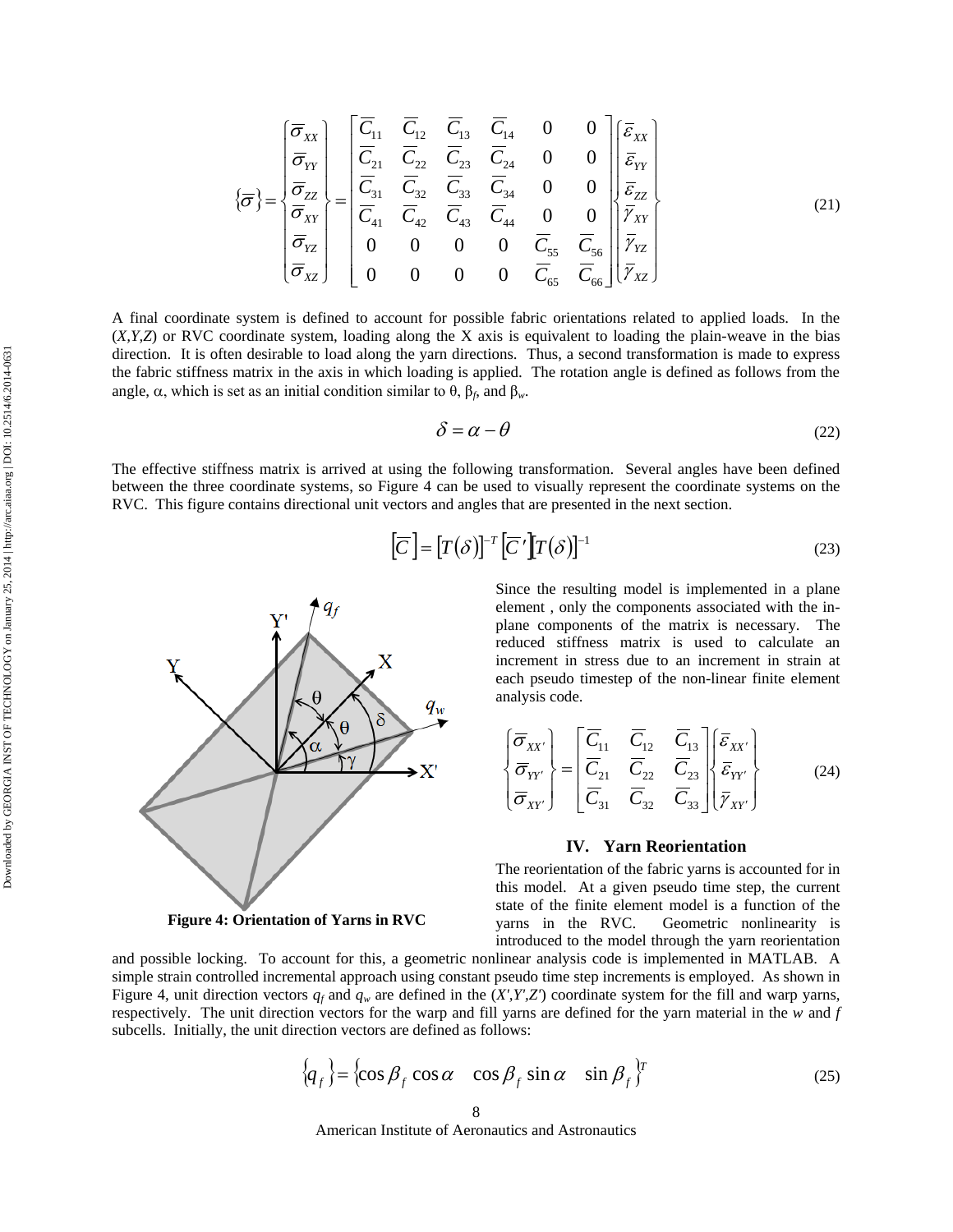$$
\{q_w\} = \{\cos \beta_w \cos \gamma \quad \cos \beta_w \sin \gamma \quad \sin \beta_w\}^T \tag{26}
$$

Where the angle  $\gamma$  is defined on the RVC and is calculated as follows:

$$
\gamma = \alpha - 2\theta \tag{27}
$$

The deformation gradient matrix, [*F*], is used to update the unit direction vectors at each pseudo time step. Due to the small increments in strain, an infinitesimal strain assumption is employed to construct the deformation gradient from the strain increment vector as follows:

$$
[F] = \begin{bmatrix} 1 + \Delta \bar{\varepsilon}_{XX} & \Delta \bar{\varepsilon}_{XY}/2 & 0 \\ \Delta \bar{\varepsilon}_{XY}/2 & 1 + \Delta \bar{\varepsilon}_{YY} & 0 \\ 0 & 0 & 1 + \Delta \bar{\varepsilon}_{ZZ} \end{bmatrix}
$$
(28)

Using the deformation gradient matrix, the unit direction vectors can be updated as follows:

$$
\left\{q_f^*\right\} = \left[F\right]\left\{q_f\right\} \quad and \quad \left\{q_w^*\right\} = \left[F\right]\left\{q_w\right\} \tag{29}
$$

$$
\{q_f\} = \{q_f^*\} / \|q_f^*\| \quad \text{and} \quad \{q_w\} = \{q_w^*\} / \|q_w^*\| \tag{30}
$$

The components of the updated unit direction vectors are used to update the material angles for the next time step:

$$
\beta_f = \sin^{-1} q_{f3} \quad and \quad \beta_w = \sin^{-1} q_{w3} \tag{31}
$$

$$
\alpha = \tan^{-1}\left(\frac{q_{f2}}{q_{f1}}\right) \quad \text{and} \quad \gamma = \tan^{-1}\left(\frac{q_{w2}}{q_{w1}}\right) \tag{32}
$$

$$
\theta = \frac{(\alpha - \gamma)}{2} \quad \text{and} \quad \delta = \alpha - \theta \tag{33}
$$

For an explicit finite element code, such as LS-DYNA, the time integration stability conditions require small time steps. This works well with the infinitesimal strain assumption. In this work, a static finite element code is utilized with an incremental approach. Small increments are used to not violate the infinitesimal strain assumption.

The primary mechanism for transitioning the fabric from a trellis behavior, prior to locking, to an continuous medium after locking, is the discount factor, μ. Since this model is implemented in a static solver, a piecewise function, as defined below, suffices without inducing oscillation that might occur in a dynamic solver. A locking angle is used to calculate the discount factor and can be determined by the geometry of the woven fabric.

$$
\mu = \begin{cases}\n1 & \text{if } \theta < \frac{\pi}{4} - \theta_{LOCK} \\
\mu_0 & \text{if } \theta \in \left(\frac{\pi}{4} + \theta_{LOCK}, \frac{\pi}{4} + \theta_{LOCK}\right) \\
1 & \text{if } \theta > \frac{\pi}{4} + \theta_{LOCK}\n\end{cases}
$$
\n(34)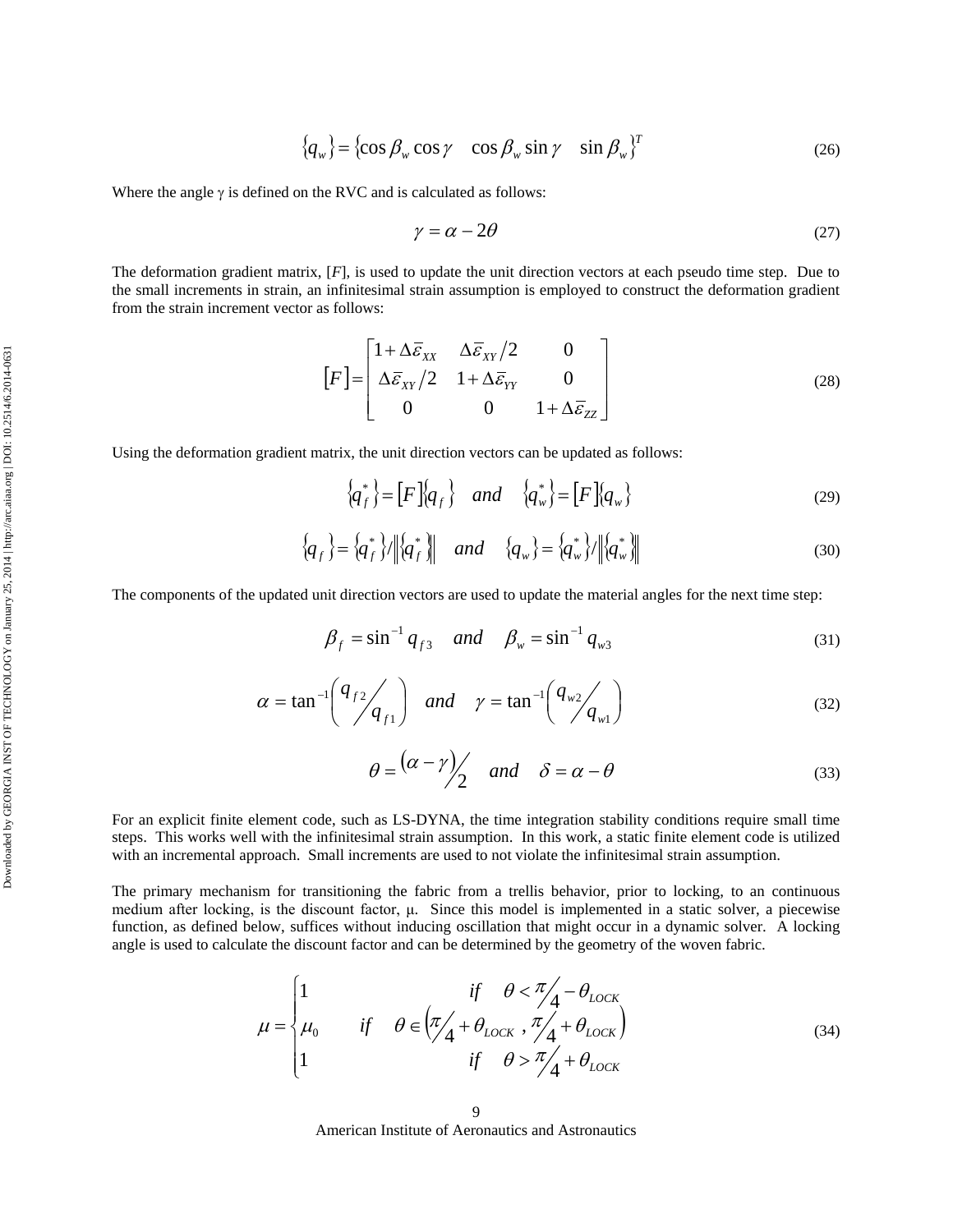#### **V. Nonlinear Finite Element Analysis**

The Mesomechanical material model presented above was implemented in MATLAB within a simple nonlinear analysis code that parallels that in Crisfield<sup>14</sup>. Nonlinear solution algorithms and basic plane elements are employed to understand this state-of-the-art material model. Planar 4-node isoparametric quadrilateral elements are sufficient for evaluating the model when subjected to in-plane loading.

The 2<sup>nd</sup> Piola-Kirchhoff (PKII) stress and Green's strain measures are used in this solver. Use of PKII stress and Green's strain is quite natural for problems involving large displacements and/or rotations. This is because PKII stress and Green's strain are invariant to rigid body rotations.

Using the incremental strains, the stresses at the integration points of the quad element are calculated as follows:

$$
\{\Delta\overline{\sigma}\} = \left[\overline{C}\right]\{\Delta\overline{\varepsilon}\} \quad and \quad \{\overline{\sigma}\}^{n+1} = \{\overline{\sigma}\}^n + \{\Delta\overline{\sigma}\}\tag{35}
$$

As seen in (28), the deformation gradient matrix requires the normal transverse strain increment. Because a plane element formulation is used, the normal transverse strain component is neglected. Thus, it must be calculated before the deformation gradient can be updated at the next time step. The following equation comes from the rotated form of (21) and assuming the stress in the normal transverse direction is zero.

$$
\left\{\Delta\overline{\varepsilon}_{ZZ}\right\} = -\left(\overline{C}_{13}\Delta\overline{\varepsilon}_{XX} + \overline{C}_{23}\Delta\overline{\varepsilon}_{YY} + \overline{C}_{34}\Delta\overline{\varepsilon}_{XY}\right)/\overline{C}_{44}
$$
\n(36)

## **VI. Numerical Results**

A simple in-plane uniaxial loading example is presented below. This is a first step to assessing the model's capabilities. Future examples can include more complicated loading and geometry. This example demonstrates the load-deformation behavior of the fabric material in two different RVC orientations; uniaxial tension in the yarn direction ( $0^\circ$  from the loading direction) and in the bias direction ( $45^\circ$  from the loading direction). A simple rectangular sample is modeled using 4-node elements. The sample is  $400\times100\times1$  mm. The authors of this model note that the thickness is not the actual fabric thickness, but a thickness obtained by dividing the area density of the material by the mass density. This is done because the fabric is not a continuous medium.

| Table 1: Material Data |              |  |  |  |
|------------------------|--------------|--|--|--|
| Parameter              | Value        |  |  |  |
| $E_1$                  | 74 GPa       |  |  |  |
| $E_{2}$                | 7.4 GPa      |  |  |  |
| $G_{12}$               | $2.5$ GPa    |  |  |  |
| $G_{23}$               | 5.0 GPa      |  |  |  |
| $v_{12}$               | 0.2          |  |  |  |
| $v_{23}$               | 0.2          |  |  |  |
| $\beta_f$              | $1^{\circ}$  |  |  |  |
| $\beta_{w}$            | $1^{\circ}$  |  |  |  |
| $\theta_{lock}$        | $10^{\circ}$ |  |  |  |
| t                      | 0.25         |  |  |  |
| $\mu_0$                | 1e-5         |  |  |  |
| $\theta_0$             | 45°          |  |  |  |
|                        |              |  |  |  |

A consequence to using this RVC method is that the finite element mesh size must approximate the size of the RVC; therefore a mesh convergence study was foregone. A  $40\times10$  mesh is assumed to be the appropriate size for the sample. The ends of the rectangular sample are constrained to simulate the clamped conditions experienced in experimental testing. In both cases  $(0^{\circ}$  and  $45^{\circ})$ , one end of the model is incrementally displaced to 100 mm. The properties used in this example are provided in Table 1. These properties are somewhat arbitrary as there is no experimental data for validation purposes.

The stress-strain curves for the different orientations are shown Figure 5. As stress and strain vary throughout the model, the results shown are from an element close to the center of the sample. When the tension is applied along the yarn direction, the response is esstentially linear. However, loading in the bias direction results in a bilinear stress-strain response. The slope for loading in the bias direction is low prior to locking, but transitions quickly to a steeper slope; more so than the sample loaded in the yarn direction after locking. With the yarns jammed together, the RVC effectively has two yarns nearly in line with the load direction.

The deformed finite element meshes are compared against the undeformed mesh in Figure 6. There is significantly more contraction in the transverse direction for the bias orientation. The trellis behavior causes the yarns to rotate a large amount prior to locking. These results are similar to what has been seen in experimental testing.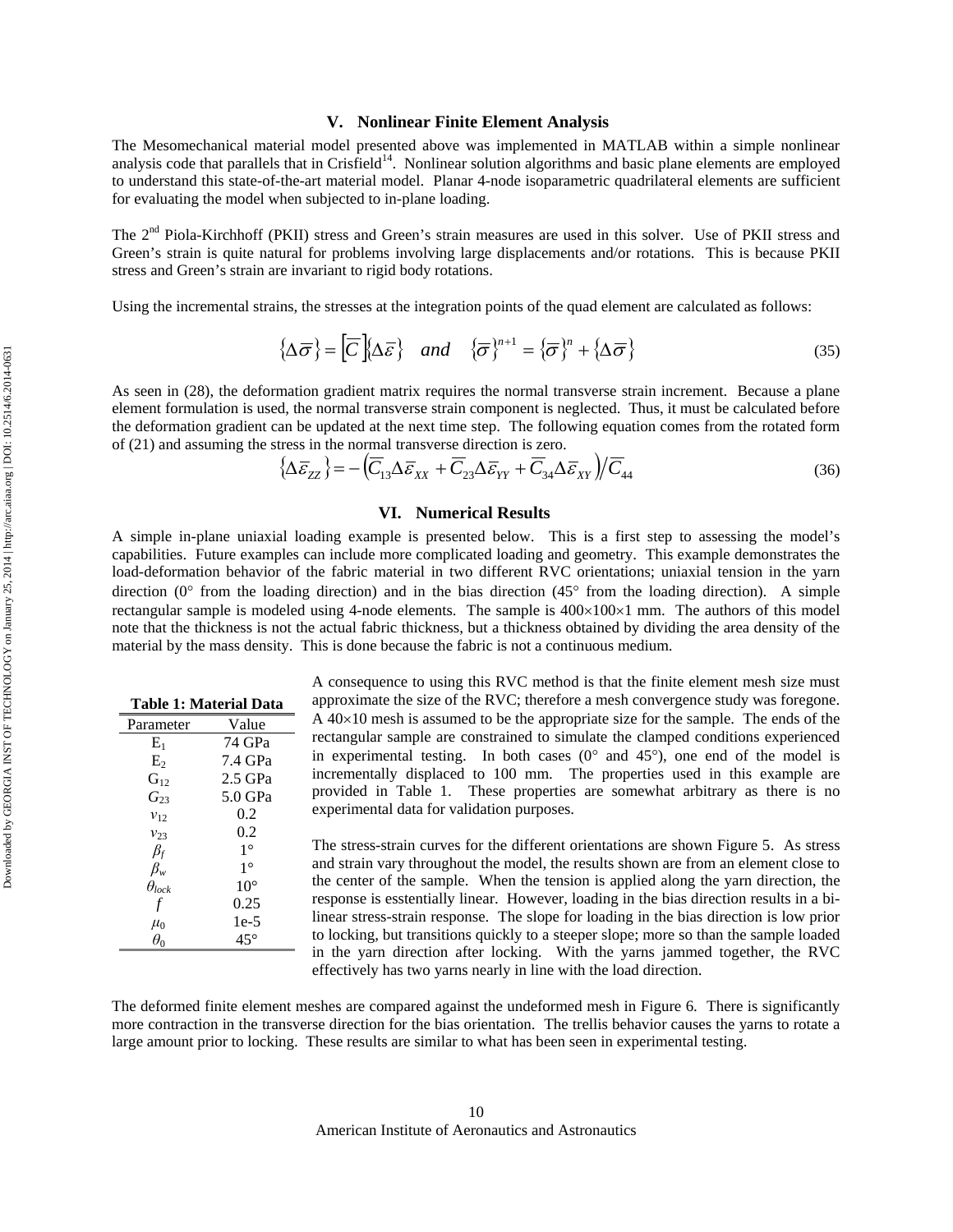

**Figure 5: Material Behavior in Different Directions of Loading**



**Figure 6: Initial Mesh (Left), 0**° **Orientation (Middle), 45**° **Orientation (Right)**

## **VII. Summary and Future Work**

The explored mesomechanical material model of a plain woven fabric was shown to be capable of capturing the dual behavior corresponding to that of actual fabrics. Simulations replicating actual tests for the normal and shear properties of fabrics show the trellising behavior before yarn locking followed by the elastic behavior of the fabric after locking. The model shows potential to obtain good agreement with experimental test data by varying the input parameters. Future work with this MATLAB model will include material data sensitivity analyses, comparisons to traditional material models, and inclusion of more complicated geometry and loading conditions.